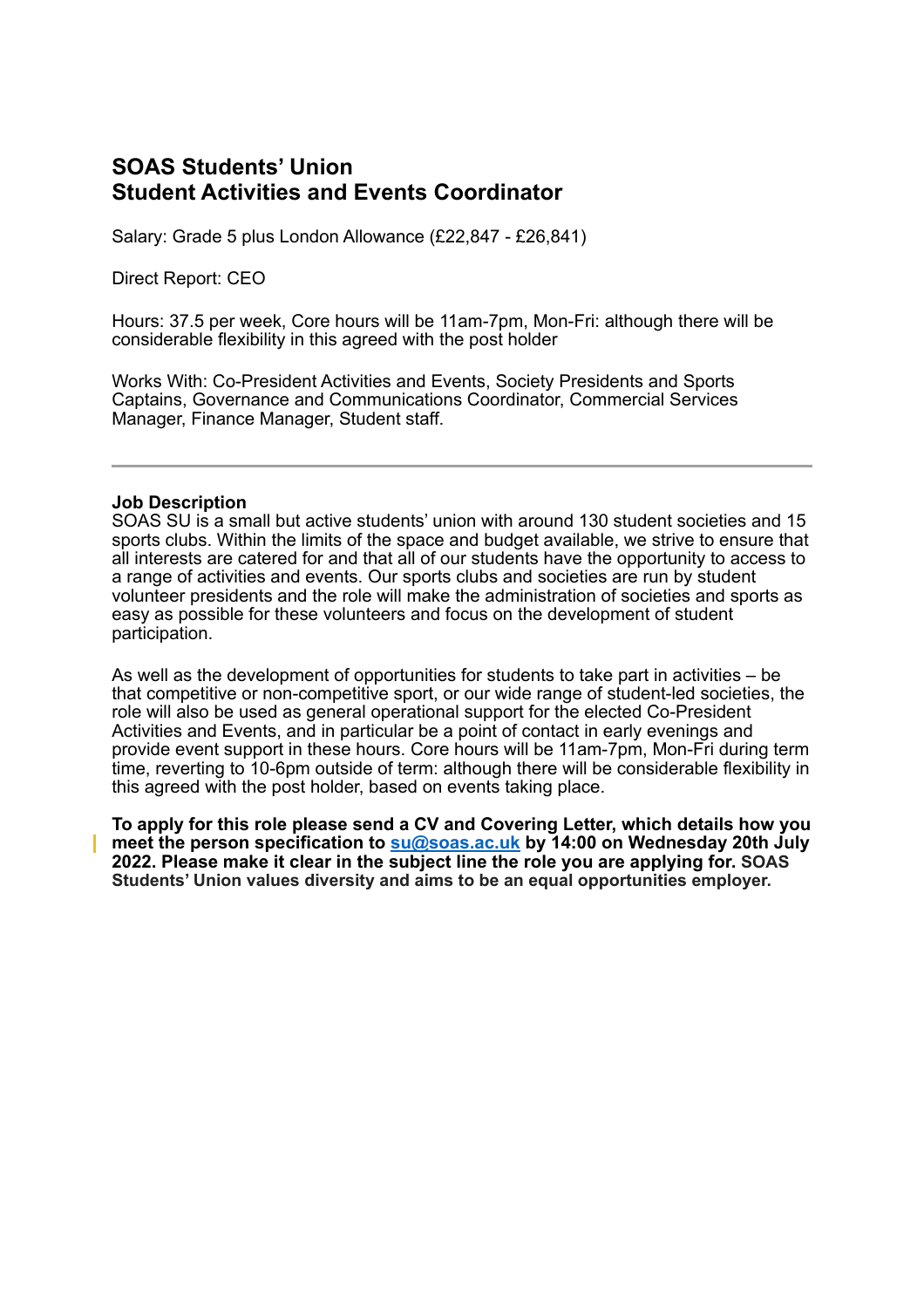# **Main Responsibilities**

#### **Societies**

1: To coordinate the administration and day to day support of student activities, with societies, and student events.

2: To be responsible for society room bookings with SOAS, and any external bookings where relevant.

3: To be responsible for monitoring budgets associated with societies, and work with the CEO and Co-President Activities and Events to set and administer these budgets.

4: To provide physical technical support for student society events where appropriate and possible.

5: To work with the Co-President Activities and Events and the Governance and Communications Co-ordinator in arranging Freshers' Fayre, Refreshers Fayre, Society Awards and any other relevant large scale intra-society events.

6: To maintain and develop policies and practices which will develop student participation in clubs and societies, in conjunction with the Co-President Activities and Events and the CEO.

#### **Sport**

7: To coordinate the administration and day to day support of competitive and noncompetitive sports teams within SOAS.

8: To be responsible for booking sports teams training and fixtures, for booking pitches and appropriate venues and where necessary transport to fixtures.

9: To work with the CEO on the development and delivery of sports at SOAS, in order to to fulfil the aim of increasing the number of SOAS Students taking part in recreational and competitive sports activities.

10: To be the first point of contact for the SOAS Students' Union for BUCS, League and Association queries, fixture arrangements and disputes.

11: To review and monitor the relevant risk assessments with all sports. To include monitoring the qualifications, association membership and insurance details of trainers and coaches.

12: To assist the Co-President Activities and Events in organising the annual Sports Awards and Sports Dinner.

## **Events**

13: To be the first contact regarding the use and booking of events equipment, and to act as basic logistics support and supervisor for Union events.

14: To work with the Co-Presidents on the operational planning and delivery of Freshers Fortnight

15: To work throughout the year with the Co-President Activities and Events and the Commercial Services Manager, on a regular schedule of events within the Union.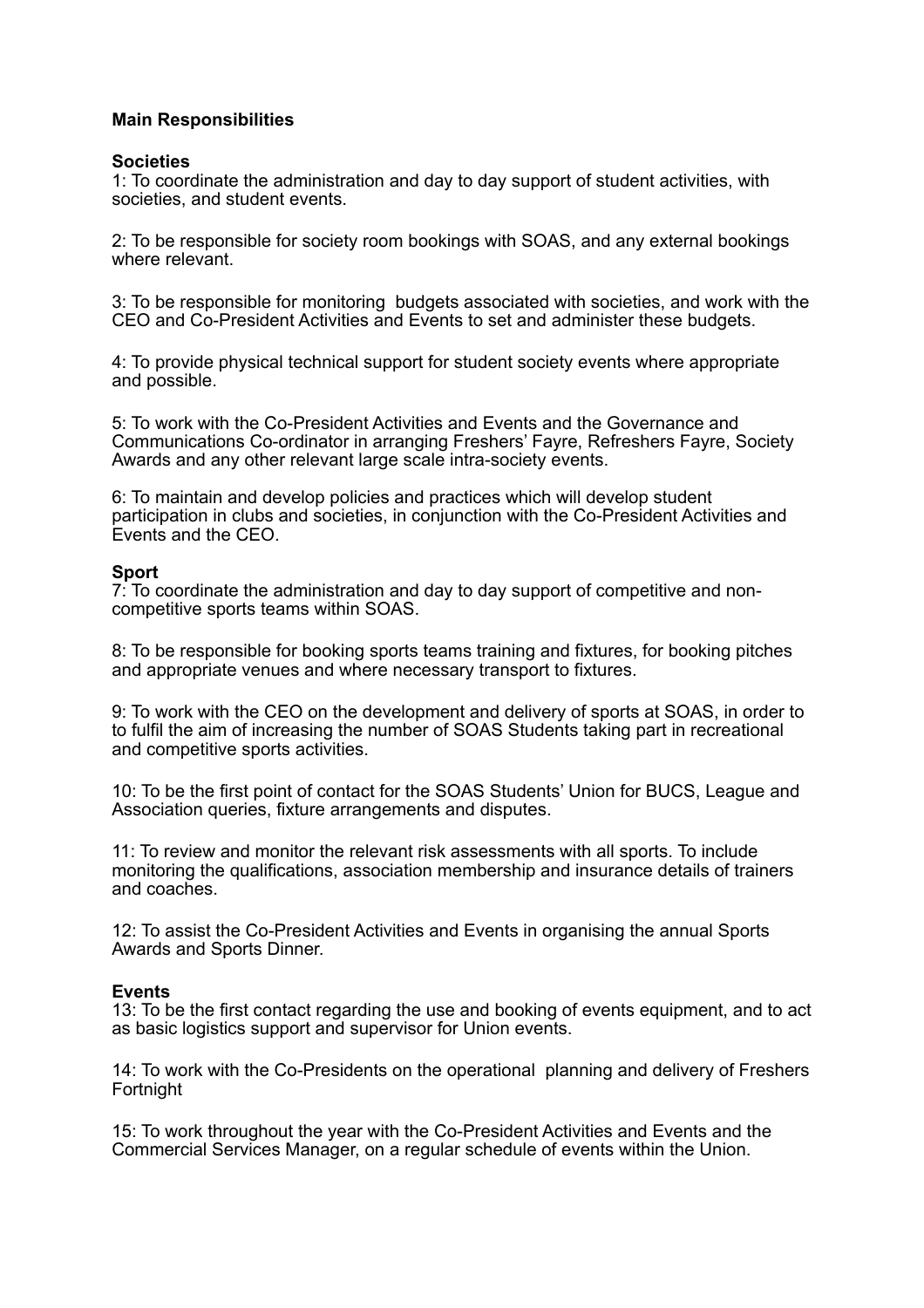16: To answer any general event queries and assist societies with their events.

#### **General**

17: To work with the Co-President Activities and Events to to deliver consistent information and advice and improve support for student activities, including training, recognition and skills development.

18: To support the delivery of elections within clubs and societies, acting as Deputy Returning Officer for these elections, with support from the Governance and Communications Coordinator.

18: To assist in the running of annual Sabbatical training, Trustee Training and other student training session on activities, events any other areas of expertise.

19: To maintain and inventory of union and society equipment with a view to advising on storage, booking and maintenance needs.

20: To be duty manager of the Union in the evening and provide support outside of core hours.

21: Assist with any reasonable tasks as required by the Union Sabbaticals and the CEO.